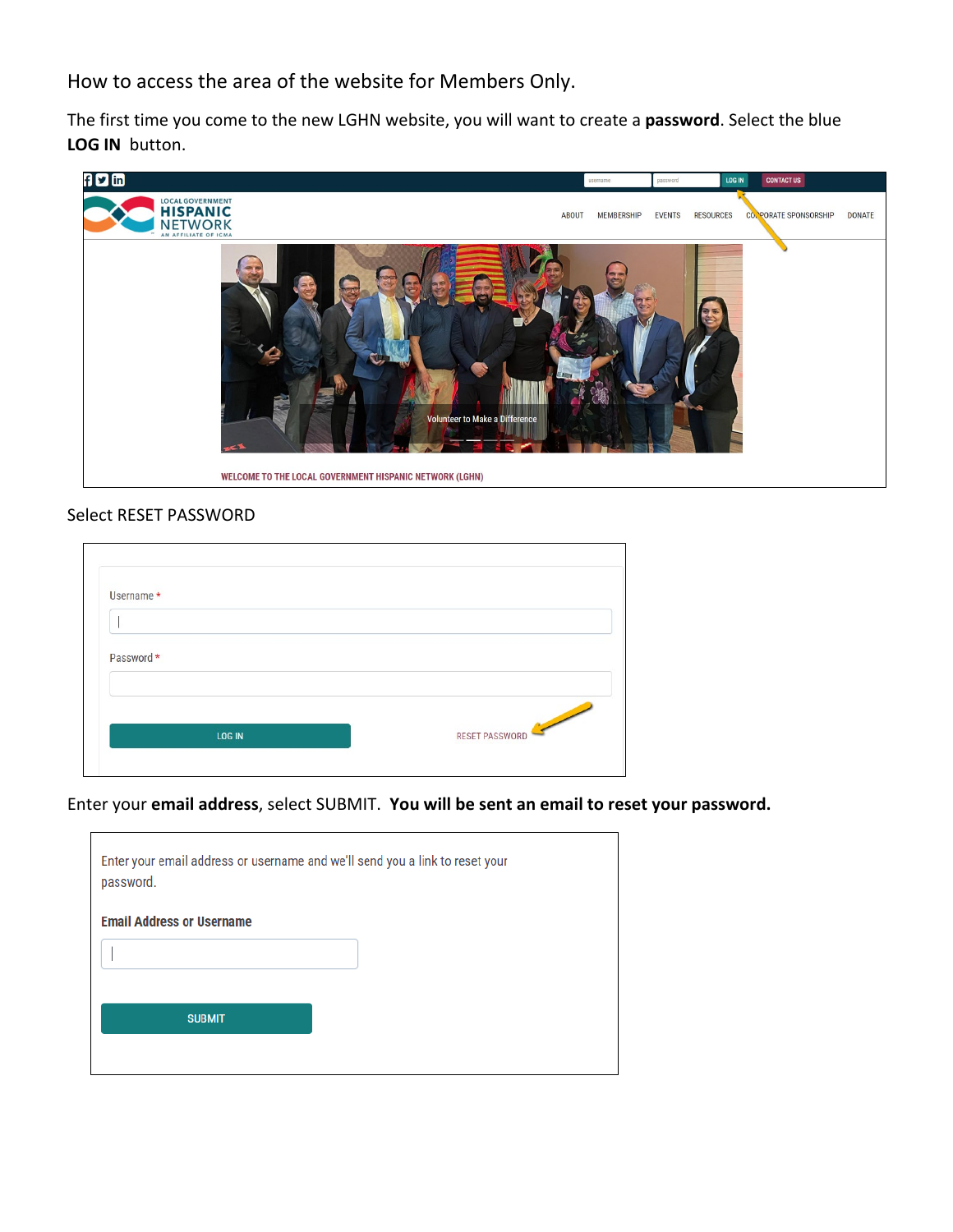Log in with your username (email address) and the new password you created.



You will see the Welcome page for the *members only* area of the website.

| <b>LOCAL GOVERNMENT</b><br><b>HISPANIC</b><br>NETWORK<br>AN AFFILIATE OF ICMA |                                                                                                                                                                                                                   | <b>ABOUT</b> | <b>MEMBERSHIP</b>  | <b>EVENTS</b> | <b>RESOURCES</b> | <b>CORPORATE SPONSORSHIP</b> | <b>DONATE</b> |
|-------------------------------------------------------------------------------|-------------------------------------------------------------------------------------------------------------------------------------------------------------------------------------------------------------------|--------------|--------------------|---------------|------------------|------------------------------|---------------|
| HOME   PROFILE   ORG PROFILE   DIRECTORY                                      |                                                                                                                                                                                                                   |              |                    |               |                  |                              |               |
| Welcome<br><b>Members!</b>                                                    | This area is for MEMBERS only.<br>From here you can edit your profile,<br>interact with other members via the Community,<br>view and download the Member Directory, and<br>access other content for members only. |              |                    |               |                  |                              |               |
| Communities<br>NOTIFICATIONS   FORUMS<br>MY FEED                              |                                                                                                                                                                                                                   |              | <b>A</b> Reminders |               |                  |                              |               |

You will see a **navigation bar** to other pages, **Communities** (join forums and connect with other members) and **Reminders** (see the status of your account).

| <b>LOCAL GOVERNMENT</b><br><b>HISPANIC</b><br>NET<br><b>WORK</b><br>AN AFFILIATE OF ICMA |                                                                                                                                                                                                                   | <b>ABOUT</b> | <b>MEMBERSHIP</b>  | <b>EVENTS</b> | <b>RESOURCES</b> | <b>CORPORATE SPONSORSHIP</b> | <b>DONATE</b> |
|------------------------------------------------------------------------------------------|-------------------------------------------------------------------------------------------------------------------------------------------------------------------------------------------------------------------|--------------|--------------------|---------------|------------------|------------------------------|---------------|
| HOME   PROFILE   ORG PROFILE   DIRECTORY                                                 |                                                                                                                                                                                                                   |              |                    |               |                  |                              |               |
| Welcome<br><b>Members!</b>                                                               | This area is for MEMBERS only.<br>From here you can edit your profile,<br>interact with other members via the Community,<br>view and download the Member Directory, and<br>access other content for members only. |              |                    |               |                  |                              |               |
| Communities<br>MY FEED   NOTIFICATIONS   FORUMS                                          |                                                                                                                                                                                                                   |              | <b>A</b> Reminders |               |                  |                              |               |